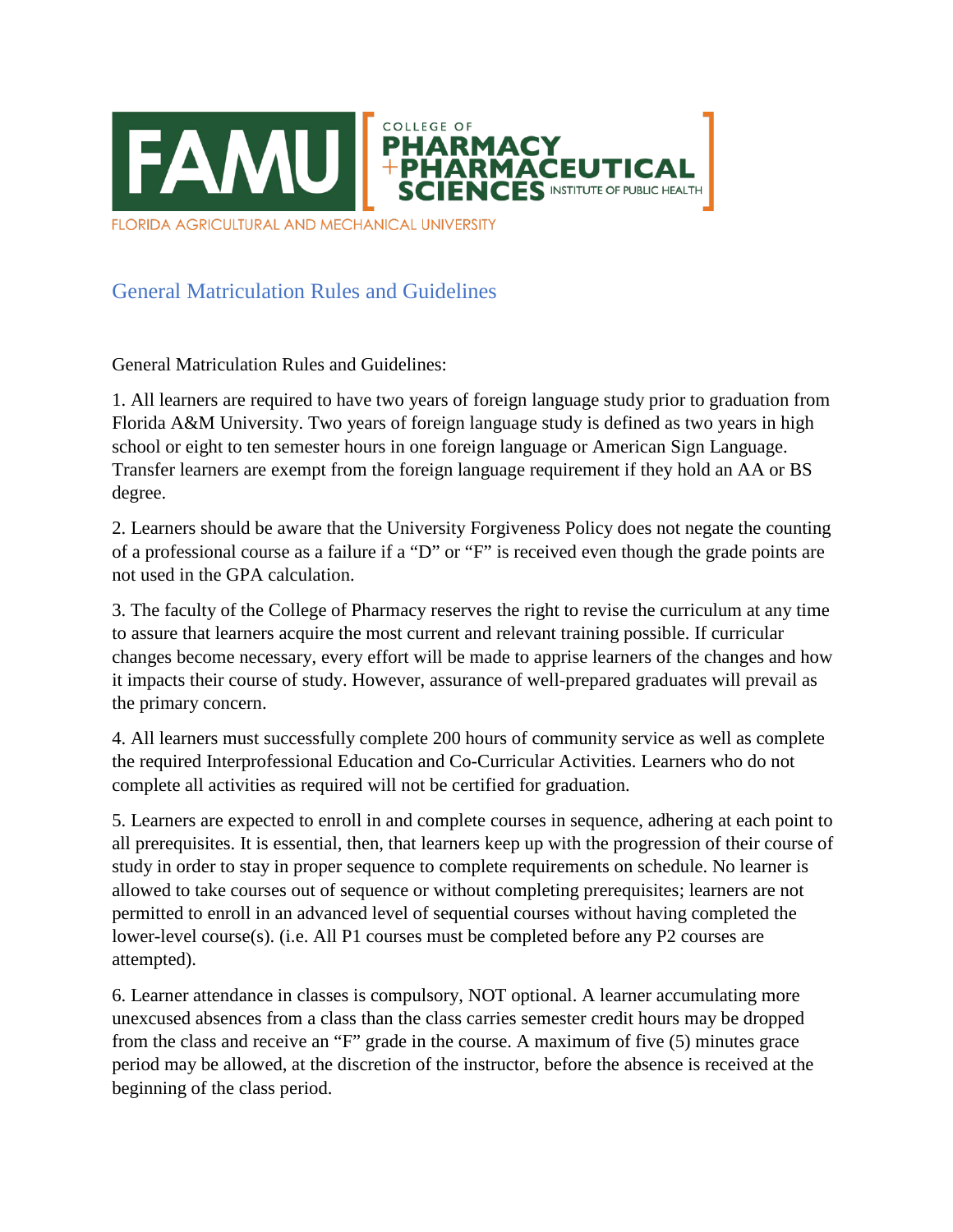7. All pharmacy courses require a "C" grade or better in order for it to be successfully passed. A minimum average score of 70 percent is required for passing all pharmacy courses.

8. A learner may be dismissed from the College, after due process, by reason of conduct unbecoming of a professional learner.

9. The College will graduate only those learners ready to accept morally, ethically, and professionally, the practice of pharmacy. The College reserves the right to withhold recommendations for graduation of any learner who does not conform to these standards of readiness.

10. Learners will not be allowed to satisfy the requirement of a non-elective course through the completion of the Directed Individual Study (DIS)—PHA 4905. All professional courses must be taken at FAMU College of Pharmacy.

11. Retroactive or term withdrawals - learners should know that the receipt of retroactive and/or term withdrawals will not automatically guarantee reconsideration or readmission to the pharmacy program. Learners are expected to seek guidance and assistance, as life events occur, so that appropriate measures can be considered in a timely manner. Learners must expect adverse consequences if they choose not to seek assistance and/or guidance through the College of Pharmacy, Office of Student Affairs. Learners are allowed to apply a retroactive and/or term withdrawal to the outcome of academic policies once during their matriculation in the Professional Program. More than one (1) retroactive and/or term withdrawals application will NOT reverse any academic sanction levied by the Admissions and Academic Standards Committee.

12. The Advanced Pharmacy Practice Experience (APPE) and Introductory Pharmacy Practice Experience (IPPE) phases of the curriculum may be conducted at Instructional Sites other than the main campus located in Tallahassee, Florida. Learners may be required to relocate to their assigned APPE and IPPE site (Davie, Jacksonville, Orlando, Tampa or Crestview/Pensacola area) at their expense in order to complete the APPE and IPPE phases of the program. Learners are responsible for relocation to their assigned training site, transportation, housing and other living expenses during this training period.

13. The Instructional Sites are assigned by the College, allowing learners to select potential APPE and IPPE sites is extended as a courtesy and NOT an obligation. Due to limited space, if learners are allowed to select APPE/IPPE sites there is NO guarantee that they will be assigned to the experiential site of their choice. Providing documentation does NOT guarantee that you will be assigned to the experiential sites of your choice.

14. All learners must take the NAPLEX-style Comprehensive Examination and score 75 percent or better prior to graduation.

15. Any request for disability accommodations must be handled through the University Center for Disability Access and Resources (CeDAR), 1735 Wahnish Way, Suite 102, Tallahassee, FL 32307 ~ Office Phone 850-599-3180.